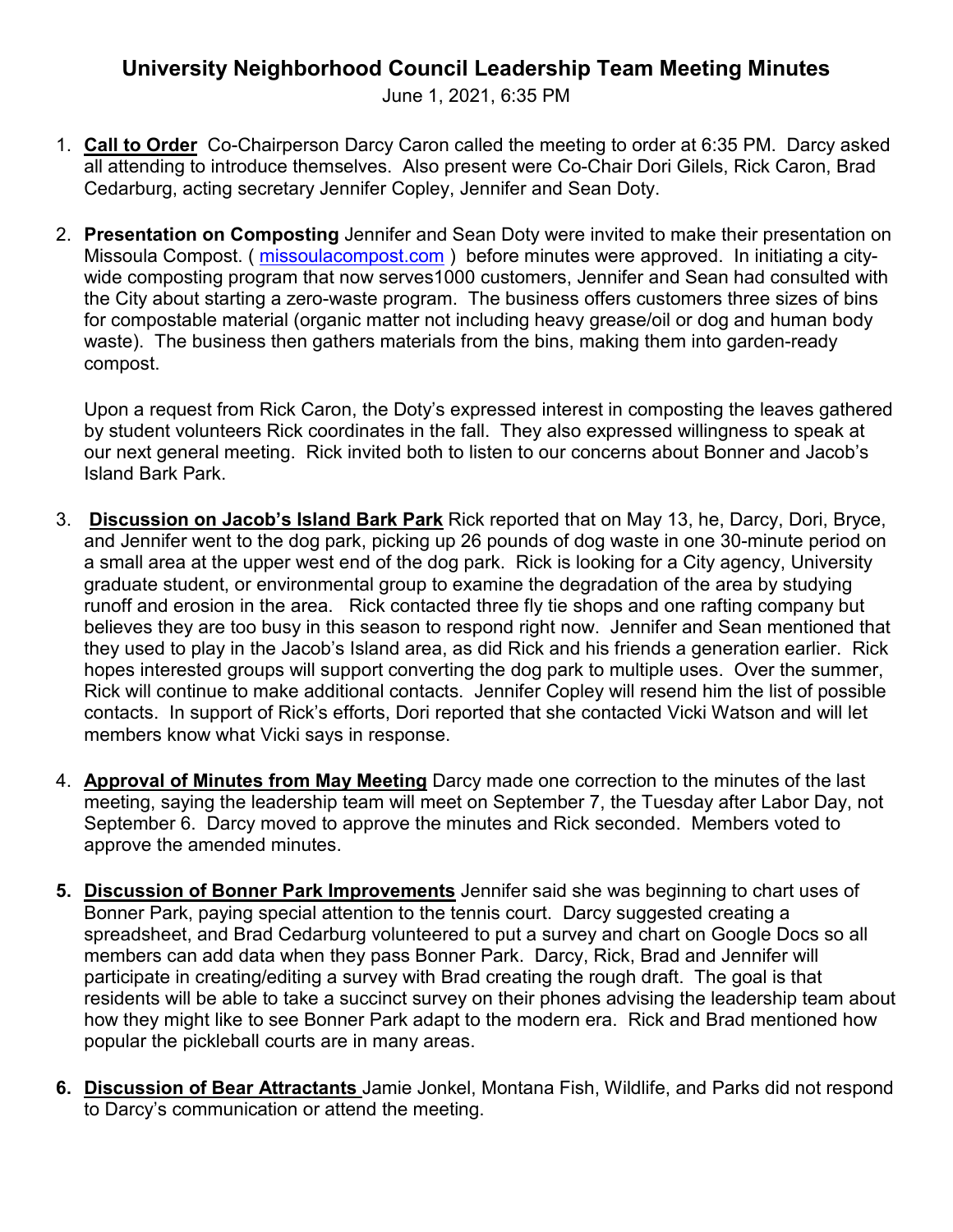- **7. Discussion on Disseminating Relevant Information to Neighbors** Dori suggested we send a short email to the neighborhoods to inform residents about our studies, concerns, and our survey. Jennifer suggested we also post on the Next-Door App.
- **8. Report on Community Forum** Jennifer reported that at the May 27, Community Forum, the meeting focused primarily on the City's response to its increasing number of car crashes. Montana prohibits its cities from reducing city speed limits below 25 miles per hour without a specific study and state approval. At any one time the City of Missoula has, on average, only 2.5

traffic police officers on duty at any one time. Ben Weiss, Senior Planner at the Transportation Planning Office, demonstrated the increasing risks within Missoula. Jennifer shared information from one visual, included to the right.

In response to its many traffic challenges, Missoula plans to (1) develop neighborhood greenways for pedestrian and bicyclist



safety; use crash data to develop (2) safer, slower local streets; and (3) create through streets with sidewalks and bike lanes.

Jennifer urged members to visit the City's website to find other clear, informative visuals from the Neighborhood Traffic Management Program now posted on the City's website. [https://www.engagemissoula.com/neighborhood-traffic-safety-program.](https://www.engagemissoula.com/neighborhood-traffic-safety-program)

The Community Forum also approved the best grant proposals from Neighborhood Councils and one PTA, rejecting incomplete proposals, those that included only a fraction of the total costs.

## **Projects Recommended for Funding**

It is the recommendation of the Scoring Committee to fully fund 3 projects (\$15,431) and to split the remaining balance(\$4,569) between the next top 2 scoring projects.

- 1. Lewis & Clark Bancroft Pond Outdoor Classroom \$4935
- 2. F2F Place-Making Together \$5996
- 3. Grant Creek Traffic Signal Box Art \$4,500
- 4. Rattlesnake Outdoor Classroom \$2284.50
- 5. Paxson PTA \$2284.50
- $\circ$  Total \$20,000